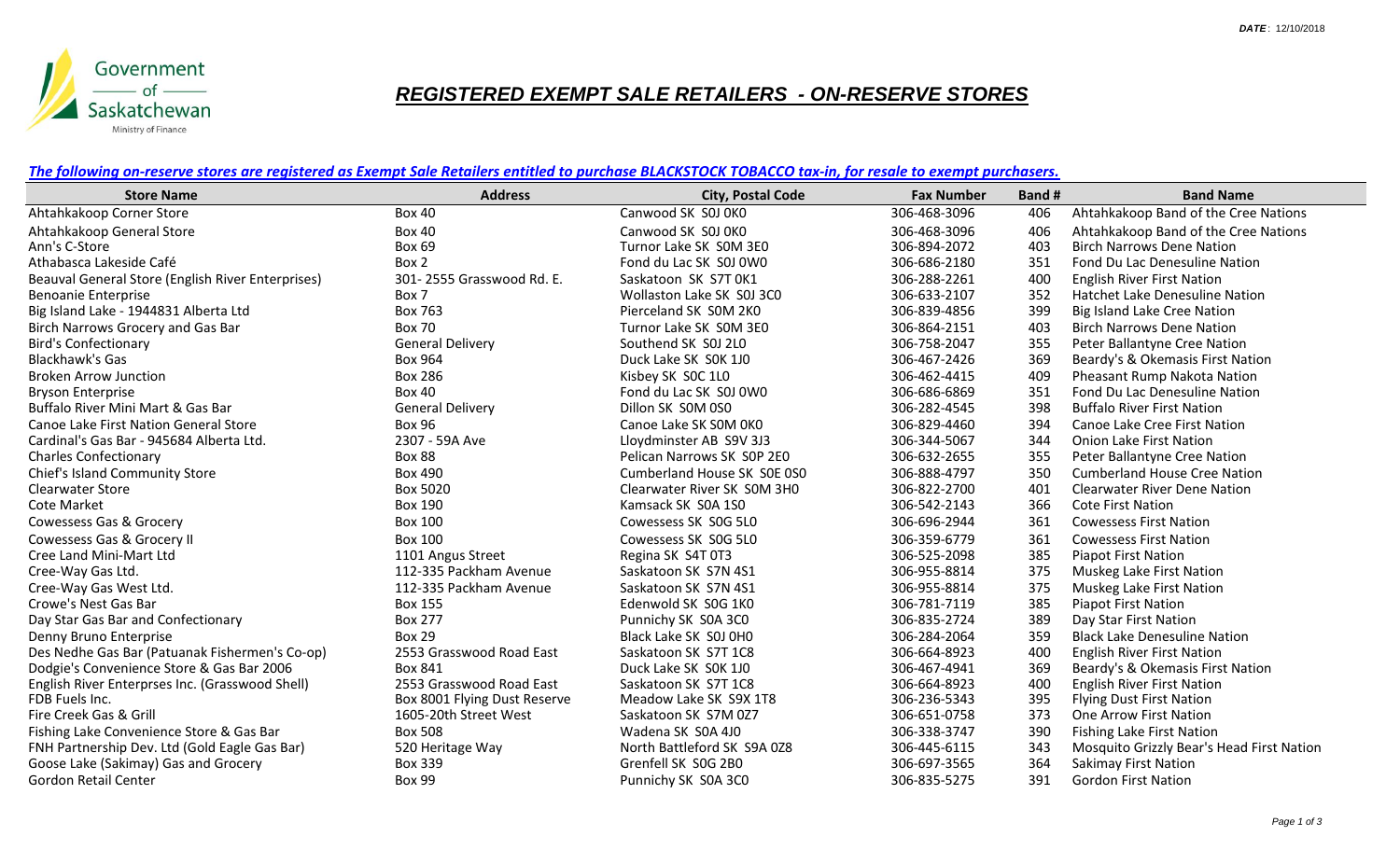

## *REGISTERED EXEMPT SALE RETAILERS - ON-RESERVE STORES*

*The following on-reserve stores are registered as Exempt Sale Retailers entitled to purchase BLACKSTOCK TOBACCO tax-in, for resale to exempt purchasers.*

| <b>Store Name</b>                              | <b>Address</b>          | <b>City, Postal Code</b>     | <b>Fax Number</b> | Band # | <b>Band Name</b>                    |
|------------------------------------------------|-------------------------|------------------------------|-------------------|--------|-------------------------------------|
| <b>Grandmothers Bay Store</b>                  | <b>Box 1919</b>         | Grandmother's Bay SK S0J 1L0 | 306-635-2246      | 353    | Lac La Ronge Indian Band            |
| Hall Lake Gas Bar & Convenience Store          | <b>Box 480</b>          | La Ronge SK SOJ 1L0          | 306-425-5167      | 353    | Lac La Ronge Indian Band            |
| Hatchet Lake Band Store                        | <b>Box 183</b>          | Wollaston Lake SK S0J 3C0    | 306-633-2268      | 352    | Hatchet Lake Denesuline Nation      |
| Jackfish Lake Store                            | <b>Box 179</b>          | Cochin SK SOM OLO            | 306-386-3320      | 347    | <b>Saulteaux First Nation</b>       |
| Jack's Store                                   | 111 Kistapiskaw Street  | Deschambault Lake SK S0P OC0 | 306-632-2808      | 355    | Peter Ballantyne Cree Nation        |
| <b>JMT Confectionary</b>                       | <b>General Delivery</b> | Deschambault Lake SK SOP OCO | 306-632-4488      | 355    | Peter Ballantyne Cree Nation        |
| Joe's Corner 2                                 | <b>Box 719</b>          | Balcarres SK SOG OCO         | 306-334-2992      | 384    | Peepeekisis First Nation            |
| Junction Fuel                                  | Box 5070                | Clearwater River SK SOM 3H0  | 306-822-2967      | 401    | <b>Clearwater River Dene Nation</b> |
| Kahkewistahaw Gas and Convenience Store Ltd.   | Box 609                 | Broadview SK S0G 0K0         | 306-786-1895      | 362    | Kahkewistahaw First Nation          |
| Kanatinak Store                                | <b>Box 520</b>          | Cut Knife SK SOM ONO         | 306-398-3024      | 345    | <b>Poundmaker Cree Nation</b>       |
| Keeseekoose Store                              | Box 2290                | Kamsack SK S0A 1S0           | 306-545-4041      | 367    | Keeseekoose First Nation            |
| Keethanow Corner Grocery                       | <b>Box 480</b>          | La Ronge SK SOJ 1L0          | 306-425-5301      | 353    | Lac La Ronge Indian Band            |
| Keethanow Food Super Market                    | <b>Box 480</b>          | La Ronge SK SOJ 1LO          | 306-425-8073      | 353    | Lac La Ronge Indian Band            |
| Ki'Ya'Naw Gas Bar Ltd                          | <b>Box 98</b>           | Cochin SK SOM OLO            | 306-490-9209      | 342    | <b>Moosomin First Nation</b>        |
| L. J. Enterprises                              | Box 415                 | Whitewood SK S0G 5C0         | 306-696-2527      | 363    | <b>Ochapowace First Nation</b>      |
| Lac La Ronge Indian Band Convenience Store     | <b>Box 480</b>          | La Ronge SK SOJ 1L0          | 306-425-4121      | 353    | Lac La Ronge Indian Band            |
| LBB Gas Bar & Convenience Store                | 620A Eighth Street W    | Fort Qu'Appelle SK S0G 1S0   | 306-334-2379      | 379    | Little Black Bear                   |
| Lil Bear's Gift Shop                           | Box 696                 | Carlyle SK SOC ORO           | 306-641-6865      | 365    | <b>White Bear First Nation</b>      |
| Lionel Head Memorial Store                     | <b>Box 112</b>          | Red Earth SK SOE 1KO         | 306-768-2883      | 356    | Red Earth First Nation              |
| Little Pine Gas Bar & Convenience Store        | <b>Box 130</b>          | Paynton SK SOM 2J0           | 306-398-2377      | 340    | Little Pine First Nation            |
| Little Red River Community Store               | <b>Box 152</b>          | Christopher Lake SK S0J 0N0  | 306-982-4545      | 354    | <b>Montreal Lake Cree Nation</b>    |
| Little Red River Gas and Tire Inc              | R.R. #1, Site 1 Comp    | Christopher Lake SK S0J 0N0  | 306-982-2499      | 353    | Lac La Ronge Indian Band            |
| M&S Convenience Store (Mistawasis)             | <b>Box 354</b>          | Leask SK SOJ 1M0             | 306-466-4796      | 374    | <b>Mistawasis First Nation</b>      |
| Makwa Sahgaiehcan Store (Loon Lake Fine Foods) | <b>Box 189</b>          | Loon Lake SK SOM 1L0         | 306-837-4766      | 396    | Makwa Sahgaiehcan First Nation      |
| Man and Girl's Convenience Store               | <b>General Delivery</b> | Canoe Narrows SK SOM OKO     | 306-829-2095      | 394    | Canoe Lake Cree First Nation        |
| <b>Medal Enterprises</b>                       | <b>Box 119</b>          | Black Lake SK S0J 0H0        | 306-284-4862      | 359    | <b>Black Lake Denesuline Nation</b> |
| Meechawin (Henry's) Place                      | Box 1668                | La Ronge SK SOJ 1L0          | 306-425-3554      | 353    | Lac La Ronge Indian Band            |
| Miami Gas Bar                                  | <b>Box 519</b>          | Debden SK S0J 0S0            | 306-724-4587      | 404    | <b>Big River First Nation</b>       |
| Ministikwan Foods - 1871671 Alberta Ltd        | <b>Box 240</b>          | Island Lake SK SOM 3GO       | 306-837-4822      | 387    | <b>Island Lake First Nation</b>     |
| Misty Petroleum                                | <b>Box 69</b>           | Leask SK SOJ 1M0             | 306-466-1016      | 374    | <b>Mistawasis First Nation</b>      |
| Muscowpetung Stop N Go & Confectionary         | Box 1310                | Fort Qu'Appelle SK S0G 1S0   | 306-723-4710      | 381    | <b>Muscowpetung First Nation</b>    |
| Muskoday Convenience Store & Gas Bar           | <b>Box 99</b>           | Muskoday SK S0J 3H0          | 306-764-8900      | 371    | <b>Muskoday First Nation</b>        |
| Muskowekwan First Nation Gas Bar               | Box 179                 | Lestock SK SOA 2GO           | 306-274-4657      | 392    | Muskowekwan First Nation            |
| Nakota Junction Convenience Store              | <b>Box 189</b>          | Sintaluta SK SOG 4NO         | 306-727-4524      | 378    | Carry the Kettle First Nation       |
| Ne-He-Thow Store                               | <b>Box 106</b>          | Montreal Lake SK S0J 1Y0     | 306-663-5875      | 354    | <b>Montreal Lake Cree Nation</b>    |
| Northern Store, Southend (NW Co)               | <b>General Delivery</b> | Southend SK S0J 2L0          | 306-758-2168      | 355    | Peter Ballantyne Cree Nation        |